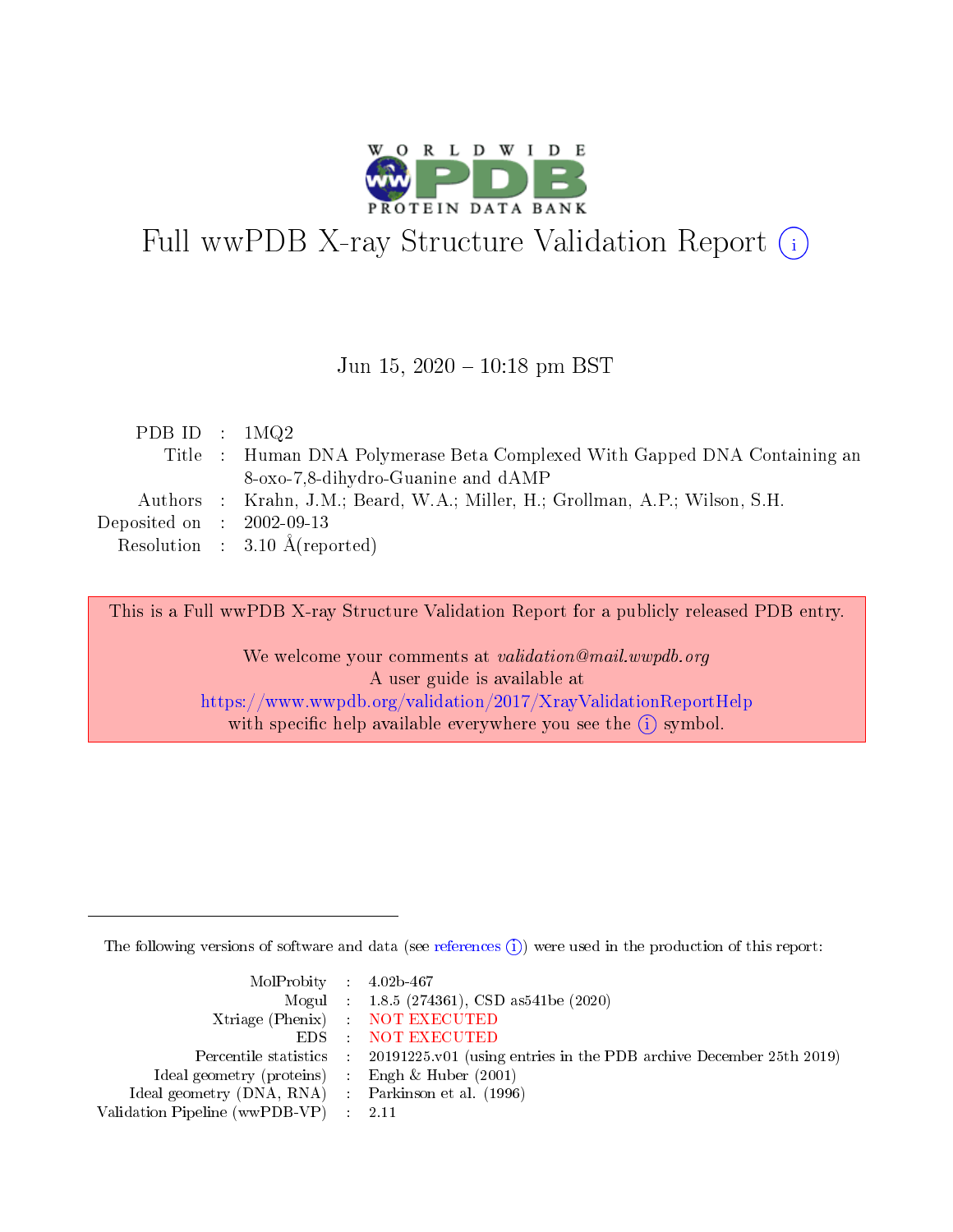## 1 [O](https://www.wwpdb.org/validation/2017/XrayValidationReportHelp#overall_quality)verall quality at a glance  $(i)$

The following experimental techniques were used to determine the structure: X-RAY DIFFRACTION

The reported resolution of this entry is 3.10 Å.

Percentile scores (ranging between 0-100) for global validation metrics of the entry are shown in the following graphic. The table shows the number of entries on which the scores are based.



| Metric                | Whole archive<br>$(\#Entries)$ | Similar resolution<br>$(\#\text{Entries}, \text{resolution range}(\textup{\AA}))$ |
|-----------------------|--------------------------------|-----------------------------------------------------------------------------------|
| Clashscore            | 141614                         | $1184(3.10-3.10)$                                                                 |
| Ramachandran outliers | 138981                         | $1141(3.10-3.10)$                                                                 |
| Sidechain outliers    | 138945                         | $1141 (3.10 - 3.10)$                                                              |

The table below summarises the geometric issues observed across the polymeric chains and their fit to the electron density. The red, orange, yellow and green segments on the lower bar indicate the fraction of residues that contain outliers for  $\geq=3$ , 2, 1 and 0 types of geometric quality criteria respectively. A grey segment represents the fraction of residues that are not modelled. The numeric value for each fraction is indicated below the corresponding segment, with a dot representing fractions  $\leq=5\%$ 

Note EDS was not executed.

| Mol       |   | $\boxed{\text{Chain}}$ Length | Quality of chain |     |     |                            |
|-----------|---|-------------------------------|------------------|-----|-----|----------------------------|
|           | m | 16                            |                  | 56% | 44% |                            |
| $\Omega$  | D | 10                            |                  | 90% |     | 10%                        |
| ച<br>-e J | D | 5                             | 20%              | 60% |     | 20%                        |
| -4        |   | 335                           |                  | 81% |     | 15%<br>$\bullet$ $\bullet$ |

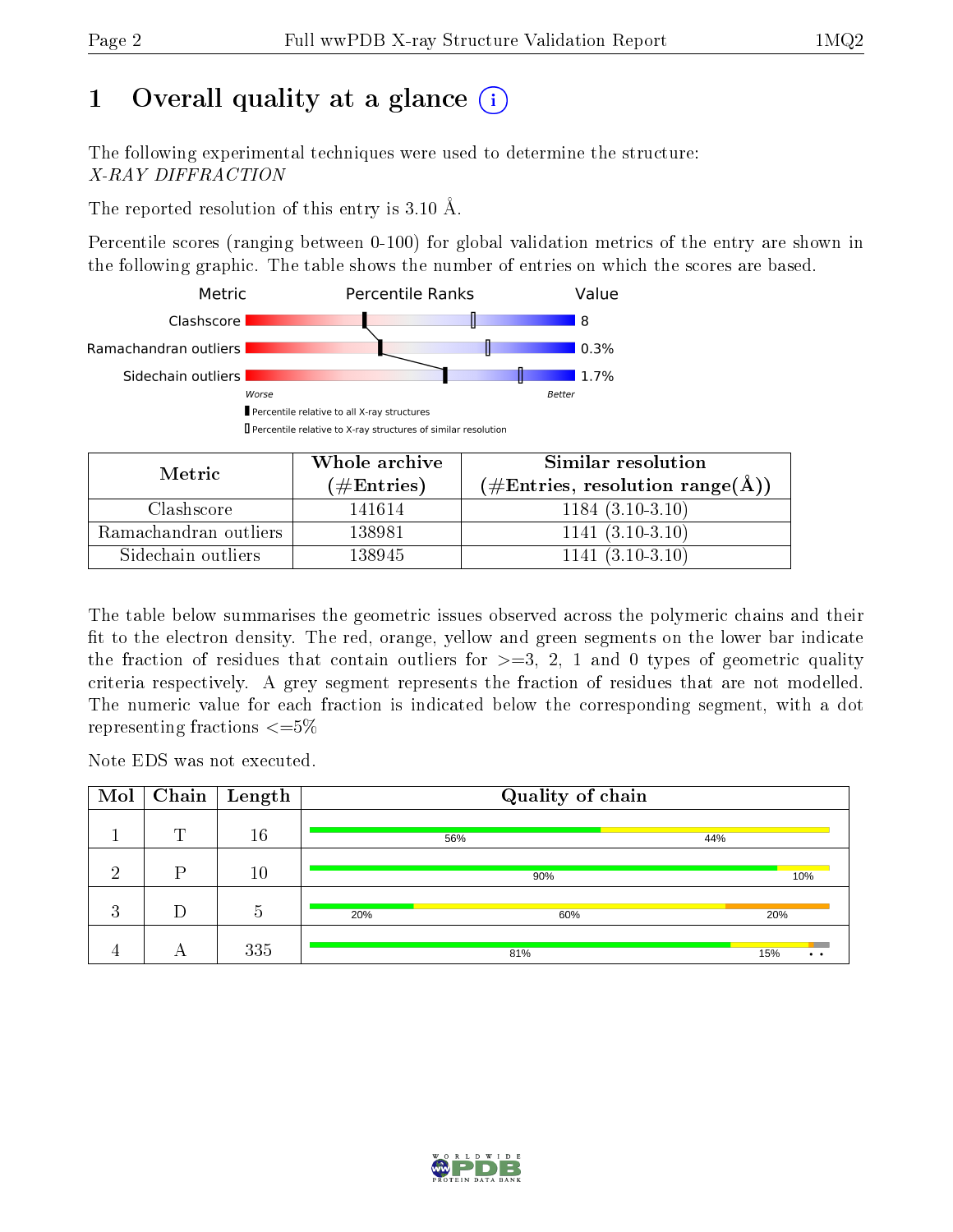## 2 Entry composition  $\left( \cdot \right)$

There are 7 unique types of molecules in this entry. The entry contains 3273 atoms, of which 0 are hydrogens and 0 are deuteriums.

In the tables below, the ZeroOcc column contains the number of atoms modelled with zero occupancy, the AltConf column contains the number of residues with at least one atom in alternate conformation and the Trace column contains the number of residues modelled with at most 2 atoms.

• Molecule 1 is a DNA chain called 5'-D(\*CP\*CP\*GP\*AP\*CP\*(8OG)P\*TP\*CP\*GP\*CP\*A  $P^*TP^*CP^*AP^*GP^*C$ -3'.

| Mol | Chain   Residues | Atoms              |                       |    |     |    | $\text{ZeroOcc} \mid \text{AltConf} \mid \text{Trace}$ |  |
|-----|------------------|--------------------|-----------------------|----|-----|----|--------------------------------------------------------|--|
|     | 16               | $\rm Total$<br>322 | $\blacksquare$<br>153 | 60 | -94 | 15 |                                                        |  |

• Molecule 2 is a DNA chain called  $5'-D$ (\* $GP*CP*TP*GP*AP*TP*GP*CP*CP*CP*(2DA)$ )-3'.

| Mol | $Chain   Residues$ | $\rm{Atoms}$ |                     |    | $\text{ZeroOcc}$   AltConf   Trace |  |  |  |
|-----|--------------------|--------------|---------------------|----|------------------------------------|--|--|--|
|     | $10\,$             | Total<br>204 | $\mathcal{C}$<br>98 | 40 |                                    |  |  |  |

• Molecule 3 is a DNA chain called  $5^{\prime}$ -D(P\*GP\*TP\*CP\*GP\*G)-3'.

| Mol | $\mid$ Chain $\mid$ Residues | Atoms        |                        |  | $ZeroOcc \mid AltConf \mid Trace$ |  |  |  |
|-----|------------------------------|--------------|------------------------|--|-----------------------------------|--|--|--|
|     |                              | Total<br>106 | $\overline{C}$ N<br>49 |  | 20 32                             |  |  |  |

• Molecule 4 is a protein called DNA POLYMERASE BETA.

| Mol | Chain | Residues | $\bm{\mathrm{Atoms}}$ |      |     |     |  | ZeroOcc | $\mid \mathrm{AltConf} \mid \mathrm{Trace} \mid$ |  |
|-----|-------|----------|-----------------------|------|-----|-----|--|---------|--------------------------------------------------|--|
|     |       | 326      | $\rm Total$<br>2613   | 1652 | 457 | 495 |  |         |                                                  |  |

 Molecule 5 is 2'-DEOXYADENOSINE-5'-MONOPHOSPHATE (three-letter code: DA) (formula:  $C_{10}H_{14}N_5O_6P$ ).

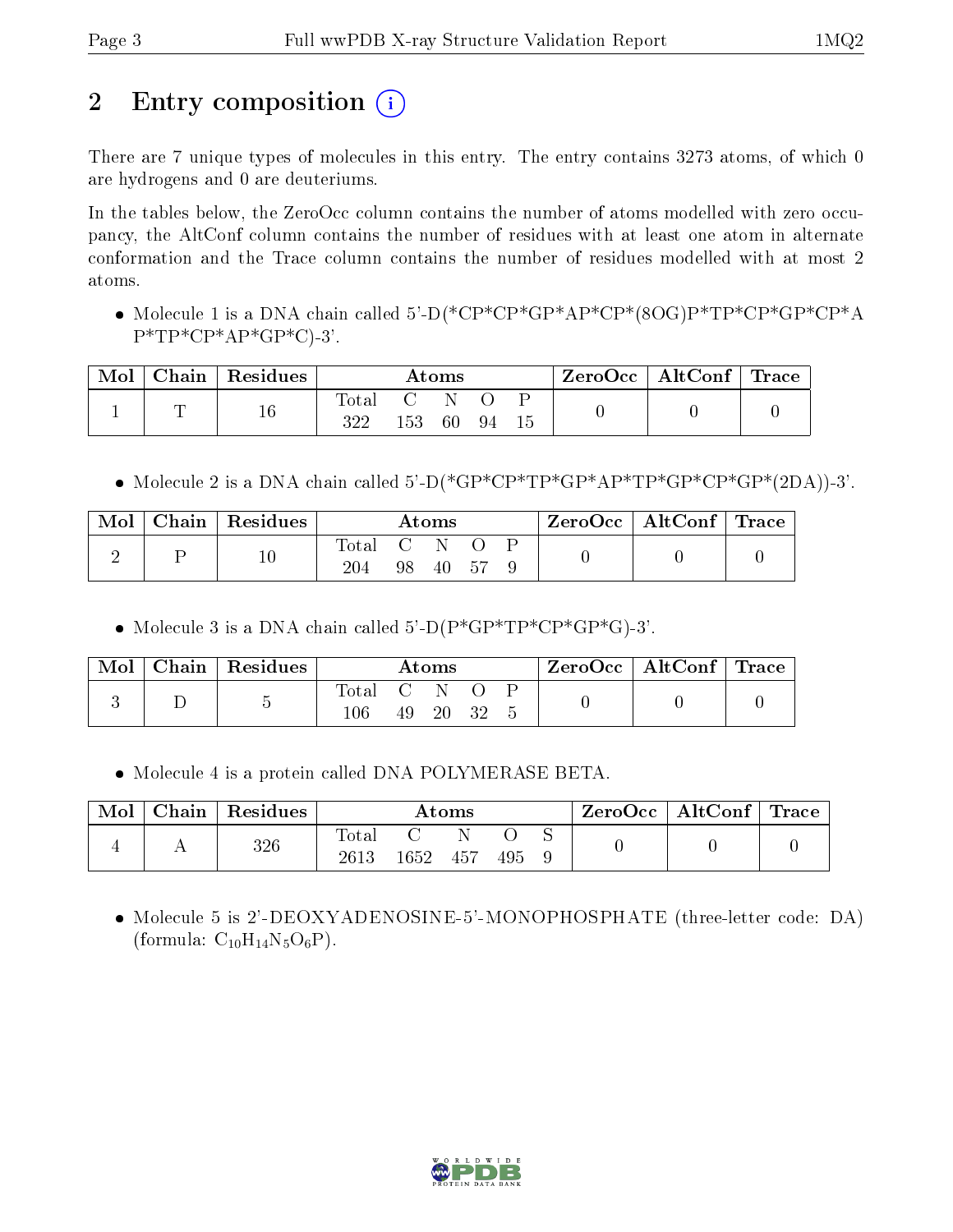

| Mol | Chain   Residues | Atoms     |    |          | $ZeroOcc \mid AltConf \mid$ |  |  |
|-----|------------------|-----------|----|----------|-----------------------------|--|--|
|     |                  | Total C N | 10 | $\Delta$ |                             |  |  |

Molecule 6 is SODIUM ION (three-letter code: NA) (formula: Na).

|  | $\text{Mol}$   Chain   Residues | Atoms        | $\mid$ ZeroOcc $\mid$ AltConf $\mid$ |  |
|--|---------------------------------|--------------|--------------------------------------|--|
|  |                                 | Na.<br>Total |                                      |  |

 $\bullet\,$  Molecule 7 is water.

|  | Mol   Chain   Residues | Atoms   | $ZeroOcc \   \ AltConf$ |
|--|------------------------|---------|-------------------------|
|  |                        | Total O |                         |
|  |                        | Total O |                         |

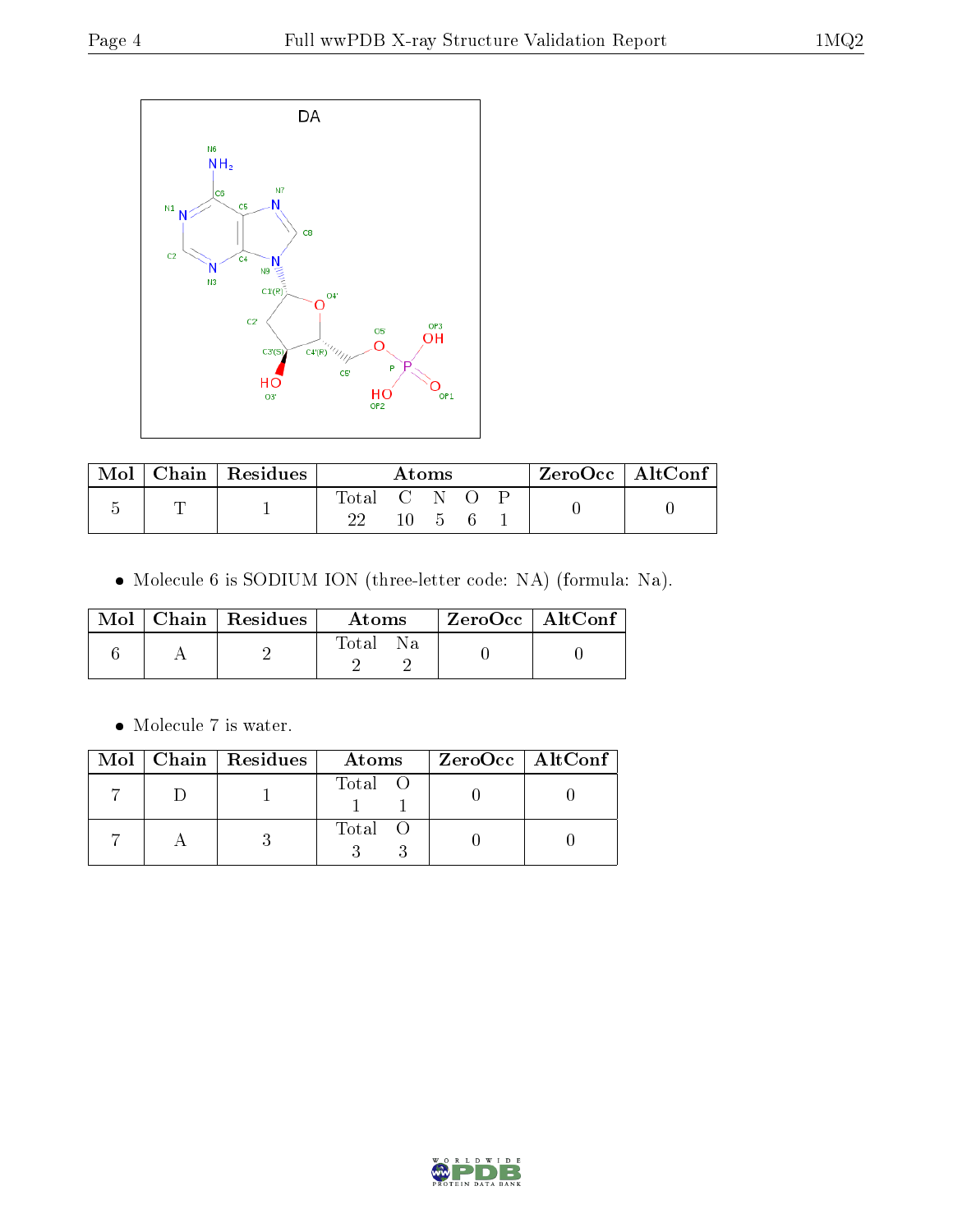## 3 Residue-property plots (i)

These plots are drawn for all protein, RNA and DNA chains in the entry. The first graphic for a chain summarises the proportions of the various outlier classes displayed in the second graphic. The second graphic shows the sequence view annotated by issues in geometry. Residues are colorcoded according to the number of geometric quality criteria for which they contain at least one outlier: green  $= 0$ , yellow  $= 1$ , orange  $= 2$  and red  $= 3$  or more. Stretches of 2 or more consecutive residues without any outlier are shown as a green connector. Residues present in the sample, but not in the model, are shown in grey.

Note EDS was not executed.

• Molecule 1: 5'-D(\*CP\*CP\*GP\*AP\*CP\*(8OG)P\*TP\*CP\*GP\*CP\*AP\*TP\*CP\*AP\*GP\*C)-3 '

| Chain T:                       | 56%                                                      | 44%            |
|--------------------------------|----------------------------------------------------------|----------------|
|                                |                                                          |                |
|                                | • Molecule 2: 5'-D(*GP*CP*TP*GP*AP*TP*GP*CP*GP*(2DA))-3' |                |
| Chain P:                       | 90%                                                      | 10%            |
|                                |                                                          |                |
|                                | • Molecule 3: 5'-D( $P*GP*TP*CP*GP*GP*G$ )-3'            |                |
| Chain D:                       | 20%<br>60%                                               | 20%            |
| <mark>ង ខ ឌ ឌ</mark>           |                                                          |                |
|                                | • Molecule 4: DNA POLYMERASE BETA                        |                |
| Chain A:                       | 81%                                                      | 15%            |
| <b>A R R R R S P R R R S P</b> |                                                          | <b>PR</b><br>Ř |
|                                |                                                          |                |

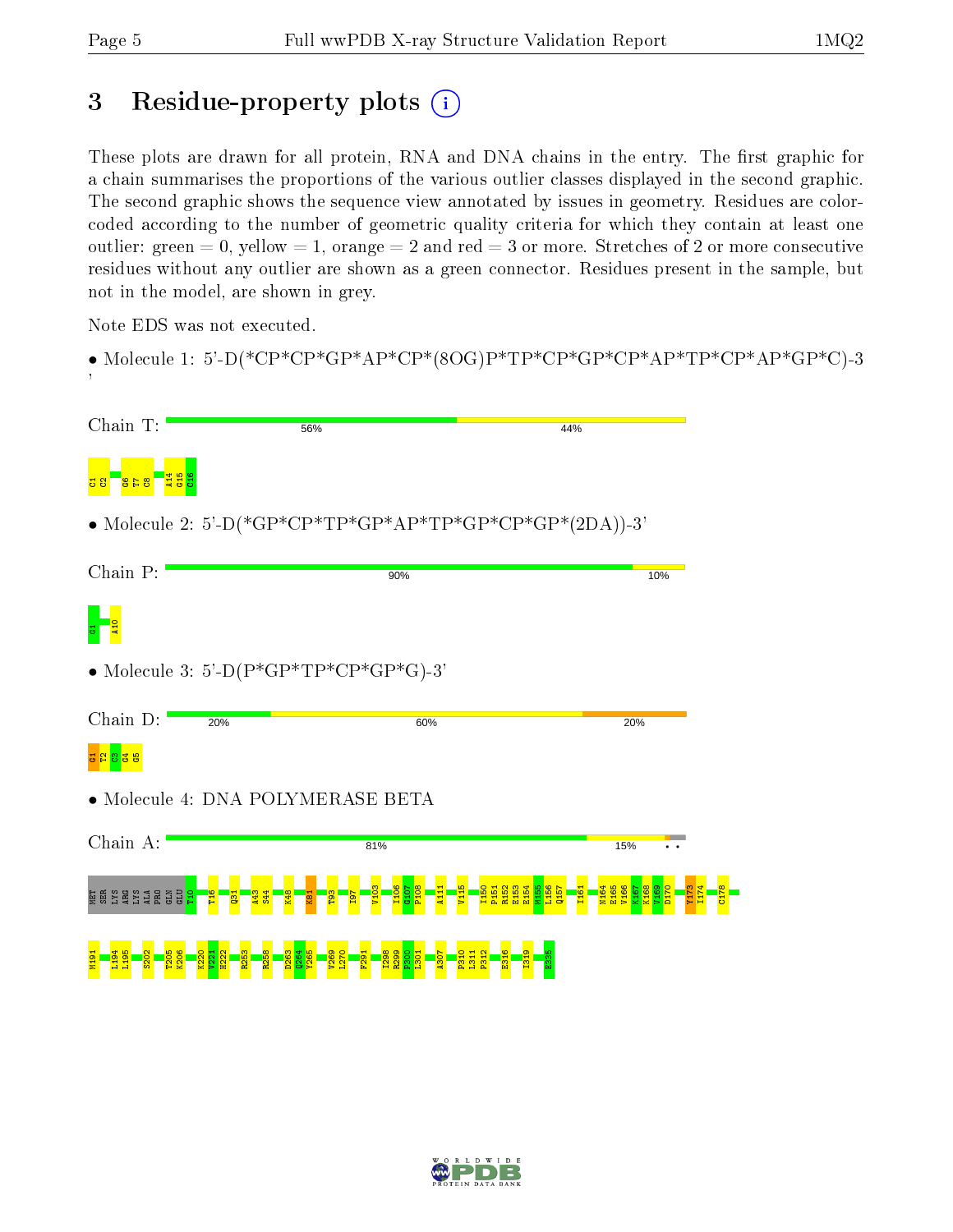## 4 Data and refinement statistics  $(i)$

Xtriage (Phenix) and EDS were not executed - this section is therefore incomplete.

| Property                               | Value                                              | Source    |  |
|----------------------------------------|----------------------------------------------------|-----------|--|
| Space group                            | P 1 21 1                                           | Depositor |  |
| Cell constants                         | $55.60\text{\AA}$<br>$55.20\text{\AA}$<br>81.00Å   | Depositor |  |
| a, b, c, $\alpha$ , $\beta$ , $\gamma$ | $106.10^{\circ}$<br>$90.00^\circ$<br>$90.00^\circ$ |           |  |
| Resolution (A)                         | 20.00<br>- 3.10                                    | Depositor |  |
| % Data completeness                    | $81.8(20.00-3.10)$                                 | Depositor |  |
| (in resolution range)                  |                                                    |           |  |
| $\mathrm{R}_{merge}$                   | 0.12                                               | Depositor |  |
| $\mathrm{R}_{sym}$                     | (Not available)                                    | Depositor |  |
| Refinement program                     | <b>CNS</b>                                         | Depositor |  |
| $R, R_{free}$                          | 0.257<br>0.317                                     | Depositor |  |
| Estimated twinning fraction            | $\overline{\text{No}}$ twinning to report.         | Xtriage   |  |
| Total number of atoms                  | 3273                                               | wwPDB-VP  |  |
| Average B, all atoms $(A^2)$           | 43.0                                               | wwPDB-VP  |  |

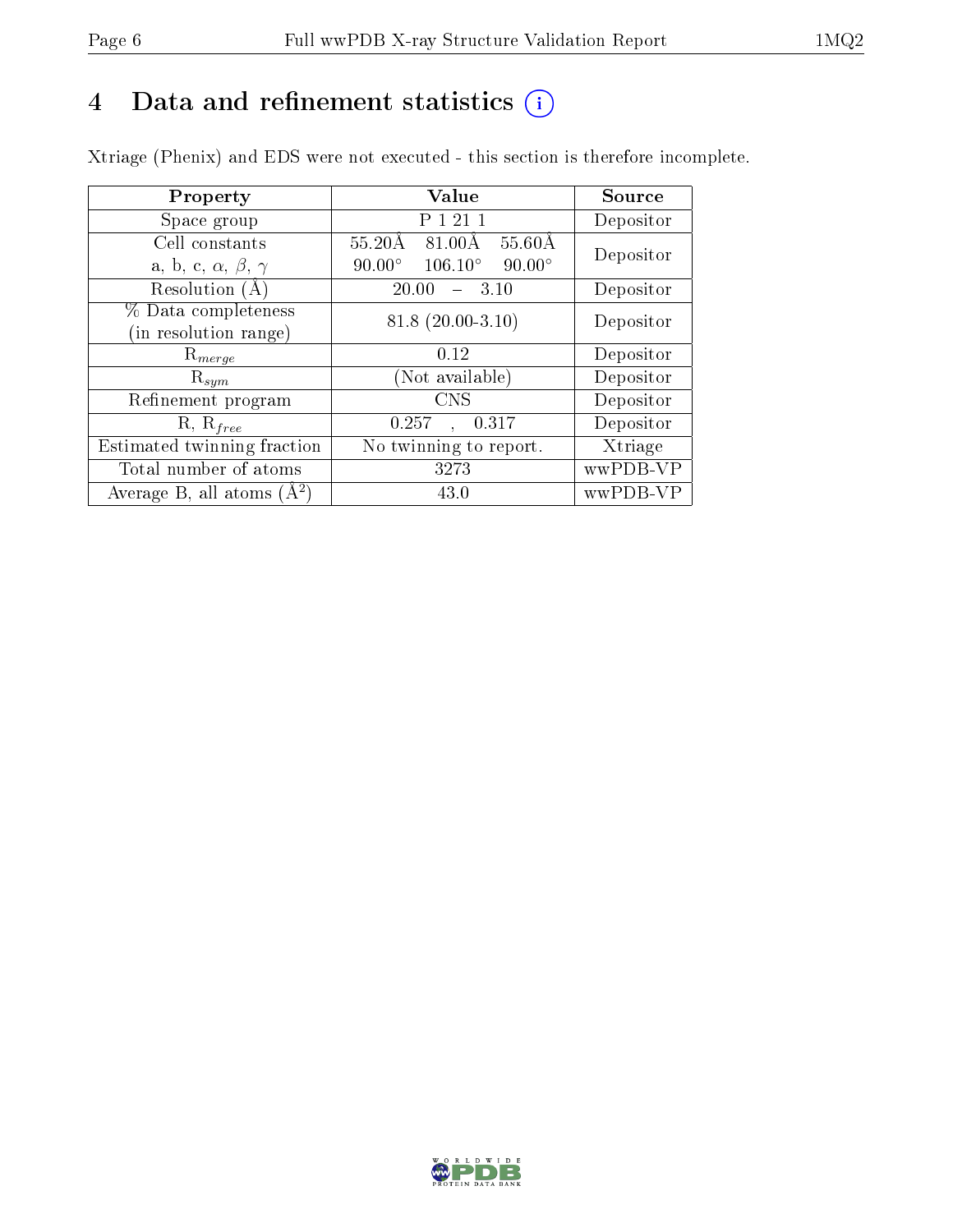## 5 Model quality  $(i)$

### 5.1 Standard geometry  $(i)$

Bond lengths and bond angles in the following residue types are not validated in this section: NA, 2DA, 8OG

The Z score for a bond length (or angle) is the number of standard deviations the observed value is removed from the expected value. A bond length (or angle) with  $|Z| > 5$  is considered an outlier worth inspection. RMSZ is the root-mean-square of all Z scores of the bond lengths (or angles).

|    |              |      | <b>Bond lengths</b> | Bond angles |             |
|----|--------------|------|---------------------|-------------|-------------|
|    | Chain<br>Mol |      | # $ Z >5$           | <b>RMSZ</b> | $\# Z  > 5$ |
|    |              | 0.24 | 0/333               | 0.68        | /508        |
| 2  | Р            | 0.26 | 0/206               | 0.68        | 0/317       |
| 3  | Ð            | 0.83 | $1/118$ $(0.8\%)$   | 0.73        | /179        |
|    |              | 0.26 | 0/2662              | 0.45        | 0/3578      |
| AĦ | All          | 0.30 | 1/3319<br>$(0.0\%)$ | 0.51        | 4582        |

All (1) bond length outliers are listed below:

|  |  |                          | $\mid$ Mol $\mid$ Chain $\mid$ Res $\mid$ Type $\mid$ Atoms $\mid$ $\mid$ Z $\mid$ Observed(Å) $\mid$ Ideal(Å) $\mid$ |  |
|--|--|--------------------------|-----------------------------------------------------------------------------------------------------------------------|--|
|  |  | $DG$   $OP3-P$   $-7.21$ | 1.52                                                                                                                  |  |

There are no bond angle outliers.

There are no chirality outliers.

There are no planarity outliers.

#### 5.2 Too-close contacts  $(i)$

In the following table, the Non-H and H(model) columns list the number of non-hydrogen atoms and hydrogen atoms in the chain respectively. The H(added) column lists the number of hydrogen atoms added and optimized by MolProbity. The Clashes column lists the number of clashes within the asymmetric unit, whereas Symm-Clashes lists symmetry related clashes.

|  |      |      |    | Mol   Chain   Non-H   H(model)   H(added)   Clashes   Symm-Clashes |
|--|------|------|----|--------------------------------------------------------------------|
|  | 322  | 180  |    |                                                                    |
|  | 204  | 14   |    |                                                                    |
|  | 106  |      |    |                                                                    |
|  | 2613 | 2635 | 2č |                                                                    |
|  | 22   | ⊢ດ   |    |                                                                    |
|  |      |      |    |                                                                    |

Continued on next page...

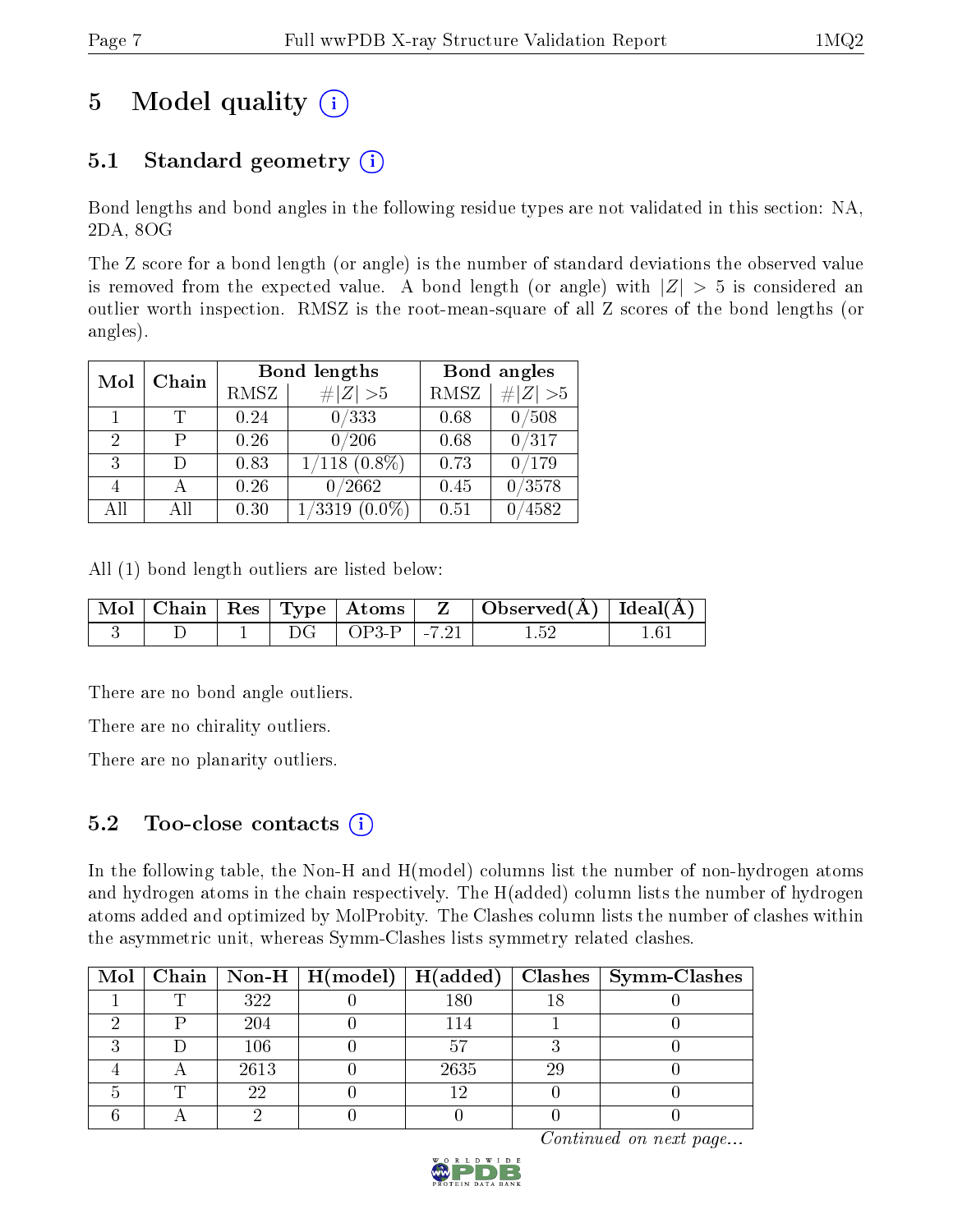Continued from previous page...

| Mol |  |     |     | Chain   Non-H   H(model)   H(added)   Clashes   Symm-Clashes |
|-----|--|-----|-----|--------------------------------------------------------------|
|     |  |     |     |                                                              |
|     |  |     |     |                                                              |
|     |  | 998 | ורי |                                                              |

The all-atom clashscore is defined as the number of clashes found per 1000 atoms (including hydrogen atoms). The all-atom clashscore for this structure is 8.

All (50) close contacts within the same asymmetric unit are listed below, sorted by their clash magnitude.

| Atom-1                      | Atom-2                       | Interatomic       | Clash         |
|-----------------------------|------------------------------|-------------------|---------------|
|                             |                              | distance $(A)$    | overlap $(A)$ |
| 1:T:6:8OG:H2'               | 1: T: 7: DT:H5'              | 1.31              | 1.11          |
| $1:\overline{T:6:8OG:C2'}$  | 1: T: 7: DT:H5'              | 2.01              | 0.89          |
| 1: T: 1: DC: H6             | 1:T:1:D C:H O5'              | 1.15              | 0.88          |
| 1: T: 1: DC: H2"            | 1: T: 2: DC:H5'              | 1.60              | 0.83          |
| 1:T:DT:H2"                  | 1:T:8:DC:O5'                 | 1.79              | 0.82          |
| 1:T:7:DT:H2"                | 1:T:8:DC:C5'                 | 2.12              | 0.78          |
| 1:T:6:8OG:H2'               | 1:T:7:DT:C5'                 | 2.16              | 0.72          |
| 1:T:7:DT:H2'                | 1: T: 8: DC: C6              | 2.24              | 0.72          |
| 1:T:1:DC:C2'                | 1: T: 2: DC: H5'             | $\overline{2.21}$ | 0.70          |
| 1:T:7:DT:H4'                | 1: T:8:DC:OP1                | 1.99              | 0.62          |
| 4:A:16:THR:HG23             | 4:A:43:ALA:HB1               | 1.83              | 0.61          |
| 4:A:291:PHE:HB3             | 4:A:298:ILE:HD11             | 1.86              | 0.55          |
| 4:A:316:GLU:O               | 4:A:319:ILE:HG22             | 2.08              | 0.54          |
| 1: T: 14:DA:H2"             | 1:T:15:DG:O5'                | 2.09              | 0.53          |
| 4:A:164:ASN:O               | 4:A:168:LYS:HB2              | 2.09              | 0.53          |
| 1:T:1:D C:H1'               | 1: T: 2: DC: H5'             | 1.89              | 0.53          |
| 1: T: 6: 8OG:C1'            | 1: T: 7: DT: H5'             | 2.40              | 0.52          |
| 3:D:1:DG:H2"                | 3:D:2:DT:OP2                 | 2.11              | 0.51          |
| 4:A:265:TYR:O               | 4:A:269:VAL:HG23             | 2.11              | 0.51          |
| 4:A:31:GLN:HG2              | 4:A:108:PRO:HB2              | 1.92              | 0.50          |
| 3: D: 1: DG: C8             | 3:D:2:DT:H72                 | 2.47              | 0.50          |
| 4:A:194:LEU:HD21            | 4:A:258:ARG:HH11             | 1.77              | 0.49          |
| 4:A:299:ARG:HG2             | 4:A:310:PRO:HG3              | 1.94              | 0.49          |
| 4:A:153:GLU:HG3             | 4:A:157:GLN:HE21             | 1.78              | 0.48          |
| 1: T: 6: 8OG:H1'            | 1: T: 7: DT:H5'              | 1.96              | 0.48          |
| 4:A:194:LEU:HD21            | 4:A:258:ARG:NH1              | 2.29              | 0.48          |
| 4:A:150:ILE:HG12            | 4:A:253:ARG:HD2              | 1.95              | 0.47          |
| 3:D:4:DG:H2"                | $3: D: 5: DG: \overline{CS}$ | 2.49              | 0.47          |
| 4: A:301:LEU:HA             | 4:A:307:ALA:HA               | 1.97              | 0.47          |
| 4:A:151:PRO:HD2             | 4:A:154:GLU:HG3              | 1.95              | 0.46          |
| $4:\overline{A:178:C}YS:SG$ | 4:A:194:LEU:HD12             | 2.56              | 0.46          |

Continued on next page...

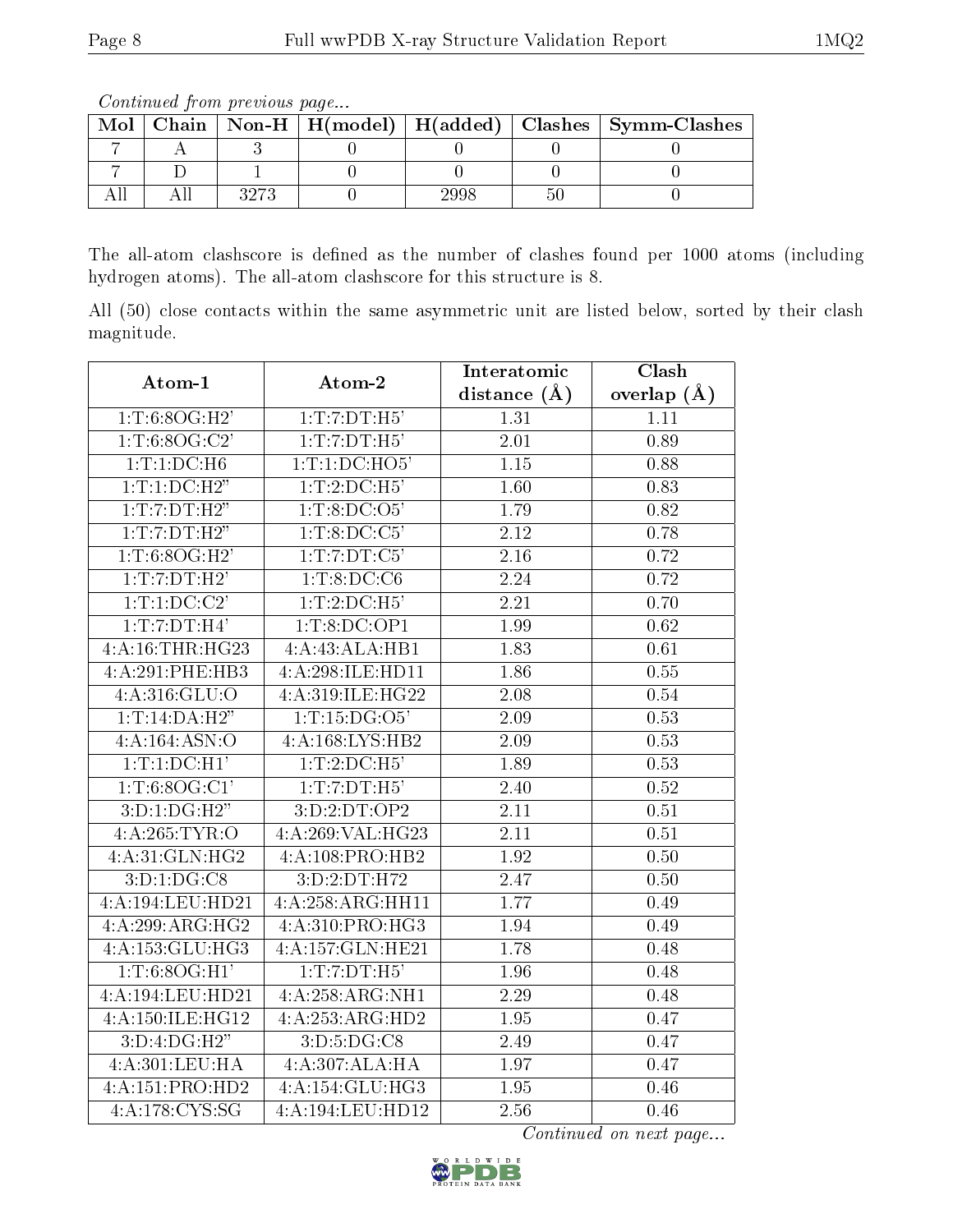| Atom-1            | Atom-2             | Interatomic      | Clash         |
|-------------------|--------------------|------------------|---------------|
|                   |                    | distance $(\AA)$ | overlap $(A)$ |
| 1: T: 1: DC: C1'  | 1: T: 2: DC: H5'   | 2.45             | 0.46          |
| 4:A:103:VAL:HB    | 4:A:106:ILE:HD13   | 1.98             | 0.46          |
| 4:A:170:ASP:HB3   | 4:A:173:TYR:CD2    | 2.53             | 0.44          |
| 4:A:174:ILE:HD12  | 4:A:174:ILE:N      | 2.33             | 0.44          |
| 4: A:93:THR:O     | 4: A:97: ILE: HG13 | 2.17             | 0.44          |
| 4:A:152:ARG:O     | 4: A: 156: LEU: HG | 2.18             | 0.44          |
| 4:A:270:LEU:HD22  | 4:A:319:ILE:HG21   | 2.00             | 0.44          |
| 4: A:81: LYS:NZ   | 4:A:81:LYS:HB3     | 2.32             | 0.43          |
| 4:A:111:ALA:O     | 4:A:115:VAL:HG23   | 2.18             | 0.43          |
| 4:A:166:VAL:H G22 | 4: A:173: TYR: HB3 | 2.01             | 0.43          |
| 4:A:161:ILE:O     | 4:A:165:GLU:HG2    | 2.19             | 0.42          |
| 1: T: 7: DT: H3   | 2:P:10:2DA:HN62    | 1.67             | 0.42          |
| 1:T:7:DT:H2"      | 1: T: 8: DC: H5'   | 1.96             | 0.42          |
| 4: A:311: LEU: HA | 4:A:312:PRO:HD3    | 1.89             | 0.42          |
| 4: A:44: SER:O    | 4: A:48: LYS:HG2   | 2.20             | 0.41          |
| 4:A:205:THR:HG22  | 4:A:206:LYS:N      | 2.36             | 0.41          |
| 4:A:174:ILE:O     | 4:A:195:LEU:HA     | 2.21             | 0.41          |
| 4:A:220:LYS:HE3   | 4:A:220:LYS:HB2    | 1.86             | 0.40          |
| 1:T:14:DA:C8      | 1: T: 14:DA:H5'    | 2.56             | 0.40          |

Continued from previous page...

There are no symmetry-related clashes.

#### 5.3 Torsion angles (i)

#### 5.3.1 Protein backbone (i)

In the following table, the Percentiles column shows the percent Ramachandran outliers of the chain as a percentile score with respect to all X-ray entries followed by that with respect to entries of similar resolution.

The Analysed column shows the number of residues for which the backbone conformation was analysed, and the total number of residues.

| $\mid$ Mol $\mid$ Chain $\mid$ | Analysed                                           |  | Favoured   Allowed   Outliers   Percentiles |
|--------------------------------|----------------------------------------------------|--|---------------------------------------------|
|                                | $324/335 (97\%)$   298 (92\%)   25 (8\%)   1 (0\%) |  | $\vert 41 \vert 73 \vert$                   |

All (1) Ramachandran outliers are listed below:

| Mol | Chain. | $\perp$ Res $\perp$ | vpe |
|-----|--------|---------------------|-----|
|     |        |                     |     |

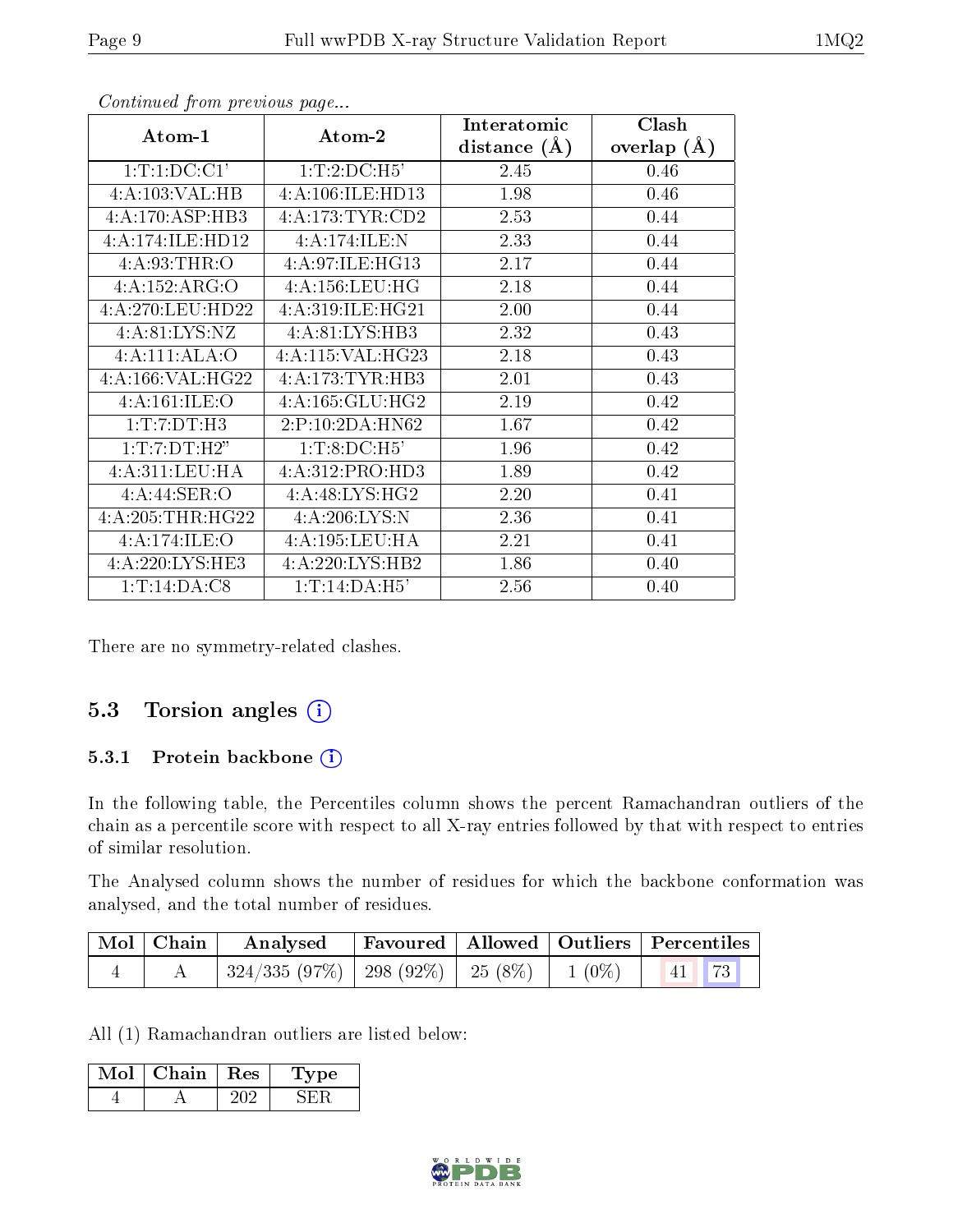#### 5.3.2 Protein sidechains  $\left( \widehat{\mathbf{i}} \right)$

In the following table, the Percentiles column shows the percent sidechain outliers of the chain as a percentile score with respect to all X-ray entries followed by that with respect to entries of similar resolution.

The Analysed column shows the number of residues for which the sidechain conformation was analysed, and the total number of residues.

| $\mid$ Mol $\mid$ Chain | Analysed                               | Rotameric   Outliers   Percentiles |       |
|-------------------------|----------------------------------------|------------------------------------|-------|
|                         | $287/295(97\%)$   282 (98\%)   5 (2\%) |                                    | 60 83 |

All (5) residues with a non-rotameric sidechain are listed below:

| Mol | Chain | Res | <b>Type</b> |
|-----|-------|-----|-------------|
|     |       | 81  | <b>LYS</b>  |
|     |       | 173 | TYR.        |
|     |       | 191 | MET         |
|     |       | 222 | <b>HIS</b>  |
|     |       | 263 | <b>ASP</b>  |

Some sidechains can be flipped to improve hydrogen bonding and reduce clashes. All (4) such sidechains are listed below:

| Mol | Chain | Res | <b>Type</b> |
|-----|-------|-----|-------------|
|     |       | 135 | <b>HIS</b>  |
|     |       | 157 | <b>GLN</b>  |
|     |       | 264 | GL N        |
|     |       | 294 | ASN         |

#### 5.3.3 RNA  $(i)$

There are no RNA molecules in this entry.

#### 5.4 Non-standard residues in protein, DNA, RNA chains (i)

2 non-standard protein/DNA/RNA residues are modelled in this entry.

In the following table, the Counts columns list the number of bonds (or angles) for which Mogul statistics could be retrieved, the number of bonds (or angles) that are observed in the model and the number of bonds (or angles) that are defined in the Chemical Component Dictionary. The Link column lists molecule types, if any, to which the group is linked. The Z score for a bond length (or angle) is the number of standard deviations the observed value is removed from the

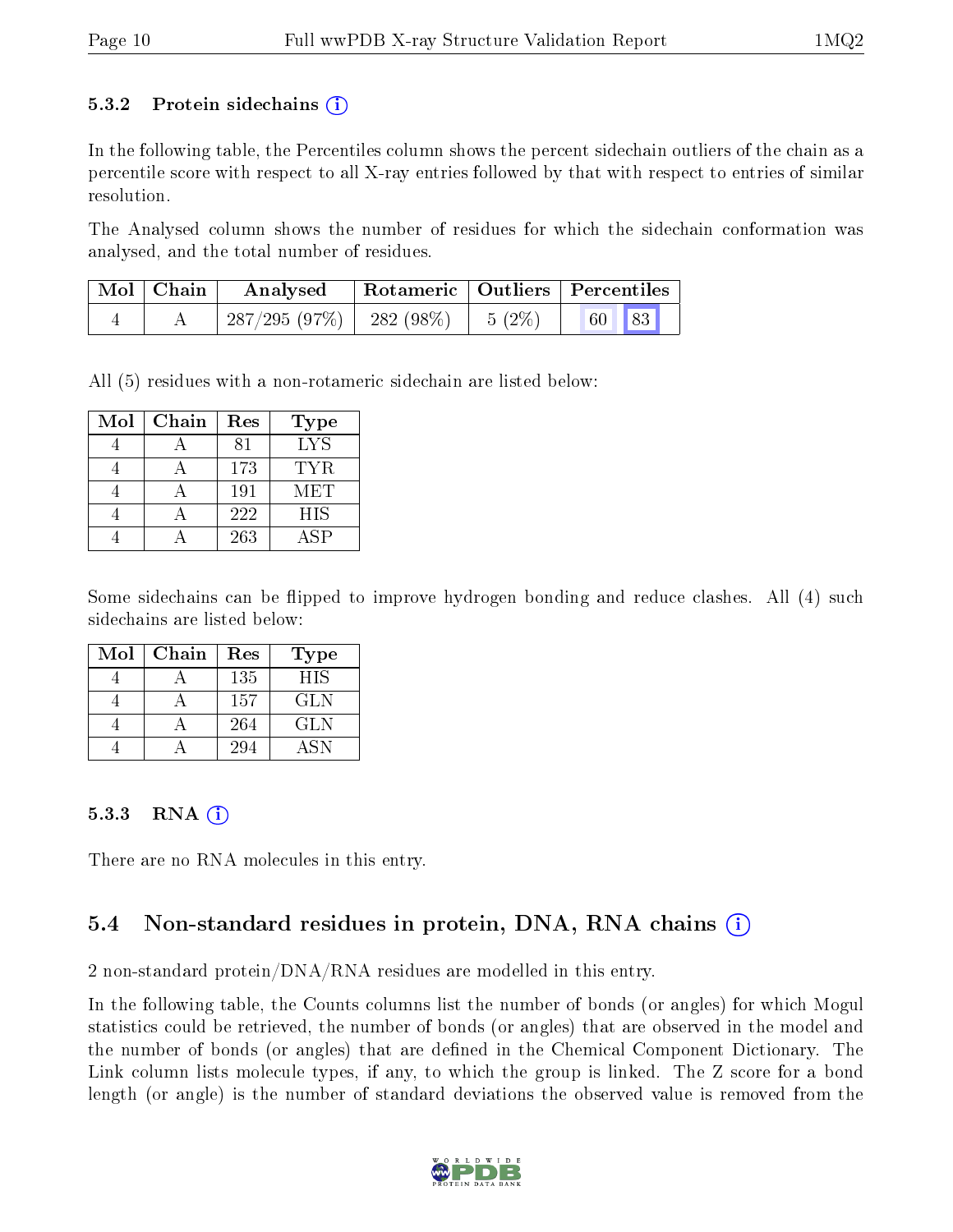| Mol<br>Type |     | Chain | $\operatorname{Res}$ | Link | Bond lengths |      |                  | Bond angles |      |           |
|-------------|-----|-------|----------------------|------|--------------|------|------------------|-------------|------|-----------|
|             |     |       |                      |      | Counts       | RMSZ | # Z <br>$\geq 2$ | Counts      | RMSZ | Z <br>#   |
| ച           | 2DA |       | 10                   | റ    | 17,22,23     | 0.66 |                  | 13,31,34    | 0.85 |           |
|             | 8OG | m     | 6                    |      | 18,25,26     | .10  | $\sqrt{5\%}$     | 21,37,40    | 2.53 | $4(19\%)$ |

expected value. A bond length (or angle) with  $|Z| > 2$  is considered an outlier worth inspection. RMSZ is the root-mean-square of all Z scores of the bond lengths (or angles).

In the following table, the Chirals column lists the number of chiral outliers, the number of chiral centers analysed, the number of these observed in the model and the number defined in the Chemical Component Dictionary. Similar counts are reported in the Torsion and Rings columns. '-' means no outliers of that kind were identified.

| Mol |     |  | $\vert$ Type   Chain   Res   Link   Chirals | <b>Torsions</b>         | Rings |
|-----|-----|--|---------------------------------------------|-------------------------|-------|
|     |     |  | $\sim$ .                                    | $2/3/18/19$   0/3/3/3   |       |
|     | 80G |  |                                             | $0/3/21/22$   $0/3/3/3$ |       |

All (1) bond length outliers are listed below:

|  |  |                    | $\mid$ Mol $\mid$ Chain $\mid$ Res $\mid$ Type $\mid$ Atoms $\mid$ Z $\mid$ Observed(Å) $\mid$ Ideal(Å) $\mid$ |  |
|--|--|--------------------|----------------------------------------------------------------------------------------------------------------|--|
|  |  | 8OG   C6-N1   3.76 |                                                                                                                |  |

All (5) bond angle outliers are listed below:

| Mol | Chain | Res | Type | Atoms      |         | Observed $(°)$ | Ideal $(°)$ |
|-----|-------|-----|------|------------|---------|----------------|-------------|
|     |       |     | 80G  | $C5-C6-N1$ | $-8.75$ | 111.47         | 123.43      |
|     | T     |     | 80G  | $C6-N1-C2$ | 5.73    | 125.04         | 115.93      |
|     | T     |     | 80G  | $C2-N3-C4$ | $-3.04$ | 111.89         | 115.36      |
|     |       |     | 80G  | $N3-C2-N1$ | $-2.44$ | 123.97         | 127.22      |
| ച   |       | 10  |      | C5-C6-N6   | 2.16    | 123.64         | 120.35      |

There are no chirality outliers.

All (2) torsion outliers are listed below:

| Mol | Chain | Res | $\vert$ Type | Atoms              |
|-----|-------|-----|--------------|--------------------|
|     |       |     | 2DA          | $C3'-C4'-C5'-O5'$  |
|     |       |     | 2DA          | $O4'$ -C4'-C5'-O5' |

There are no ring outliers.

2 monomers are involved in 6 short contacts:

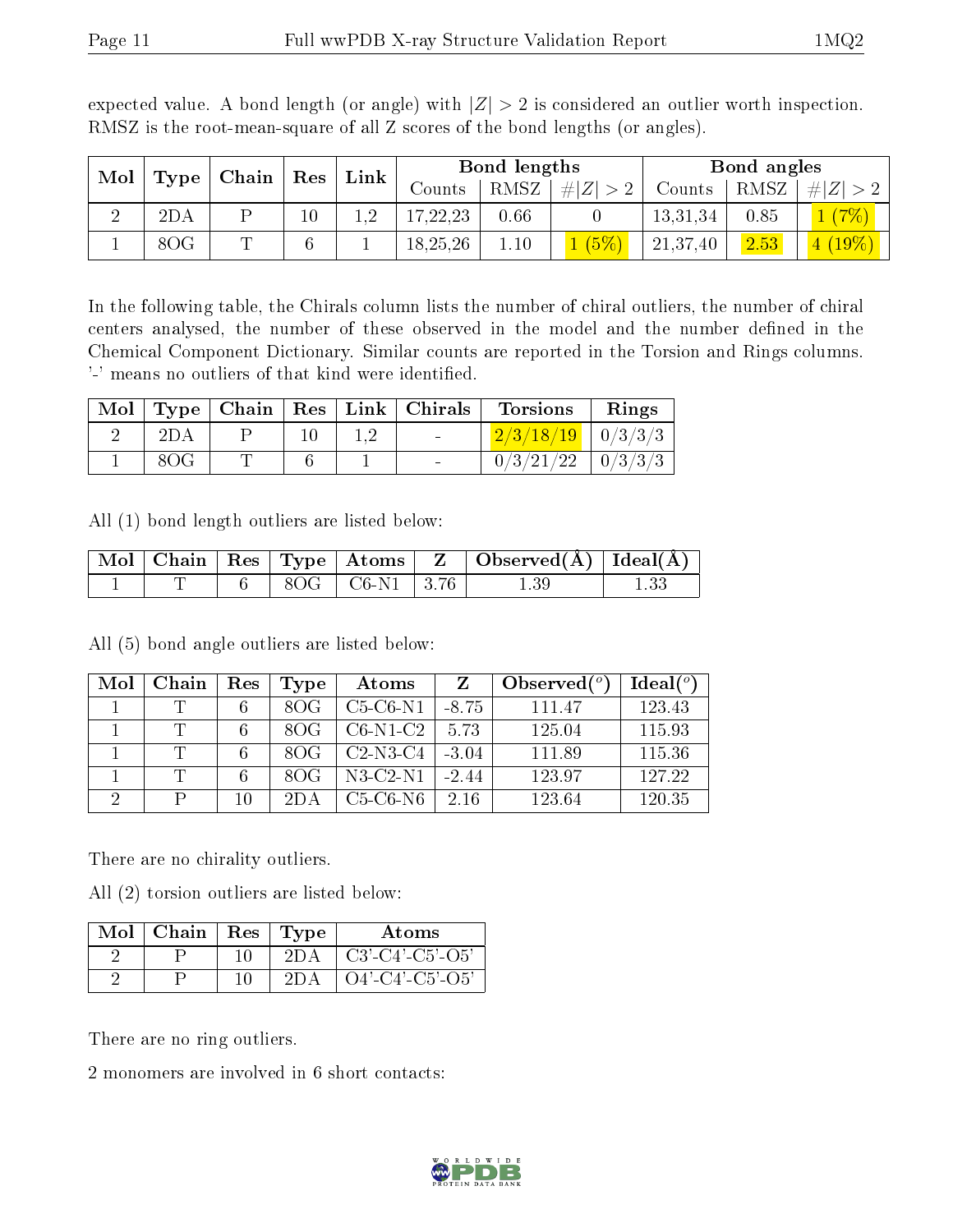| Mol |  |  | Chain   Res   Type   Clashes   Symm-Clashes |
|-----|--|--|---------------------------------------------|
|     |  |  |                                             |
|     |  |  |                                             |

#### 5.5 Carbohydrates  $(i)$

There are no carbohydrates in this entry.

#### 5.6 Ligand geometry (i)

Of 3 ligands modelled in this entry, 2 are monoatomic - leaving 1 for Mogul analysis.

There are no bond length outliers.

There are no bond angle outliers.

There are no chirality outliers.

There are no torsion outliers.

There are no ring outliers.

No monomer is involved in short contacts.

#### 5.7 [O](https://www.wwpdb.org/validation/2017/XrayValidationReportHelp#nonstandard_residues_and_ligands)ther polymers (i)

There are no such residues in this entry.

#### 5.8 Polymer linkage issues (i)

There are no chain breaks in this entry.